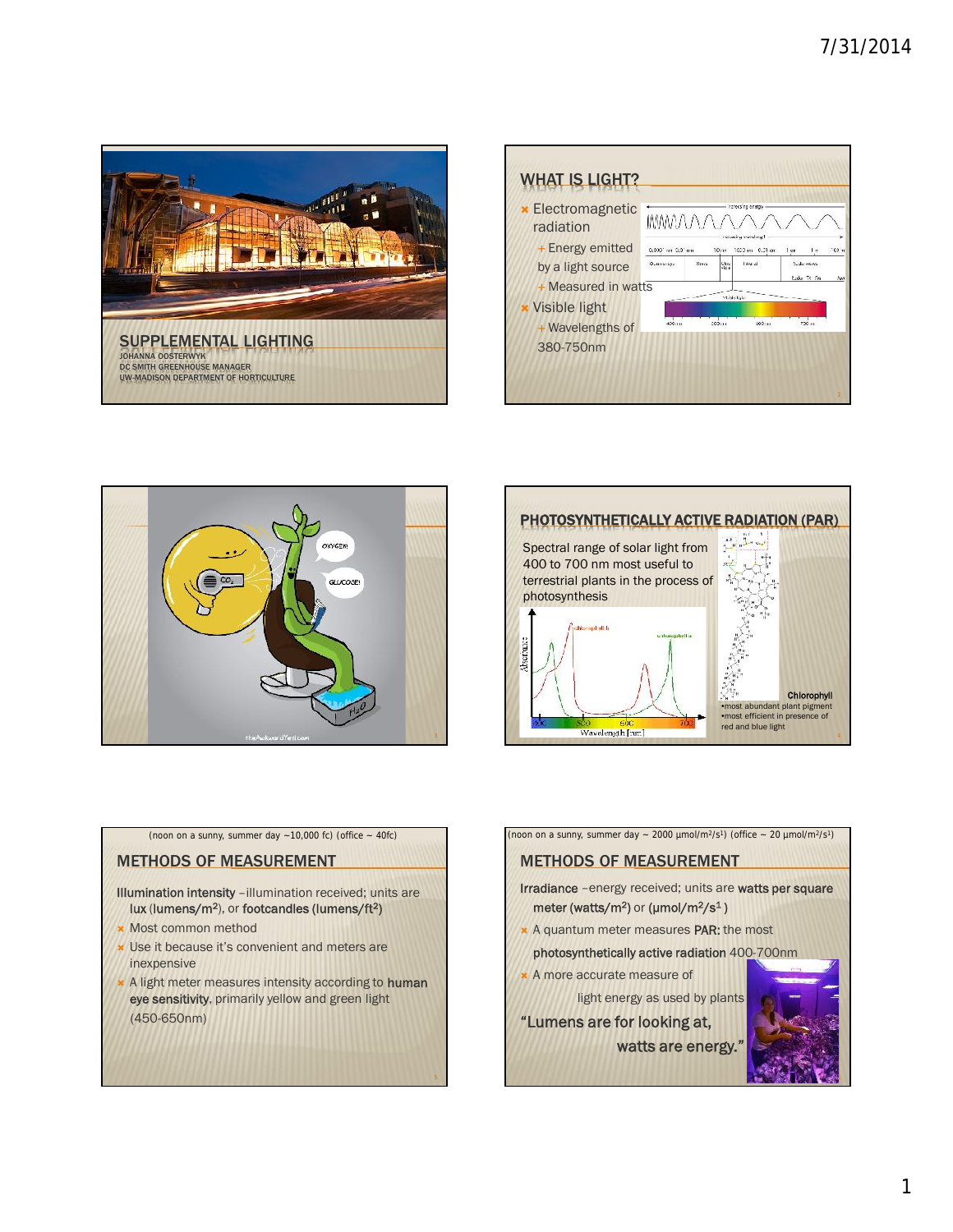# ATTRIBUTES OF LIGHT AFFECTING PLANT GROWTH IN THE GREENHOUSE

Light Quantity (Irradiance)

- Affects photosynthesis and growth
- Light Quality (Spectrum)
	- Wavelength provides developmental triggers

#### Light Duration (Photoperiod)

 Length of exposure provides developmental triggers

**All attributes interact in their effects.**

## LIGHT QUANTITY

- Irradiance the amount of light energy received by the plant ( $\mu$ mol/m<sup>2</sup>/s)
	- Affects rate of photosynthesis and plant growth.
	- Plant growth response is species and cultivar specific.

**The daily light integral (DLI) is a measure of light accumulation in greenhouse crops.**

**Goal in greenhouse production is to optimize light levels in order to maximize photosynthesis.** 8



# LIGHT QUANTITY

7

### **Light compensation point**

- **x** Lowest level of light to sustain a plant
- When the amount of  $CO<sub>2</sub>$  being incorporated into sugars during photosynthesis equals amount released when sugars are burned during respiration





10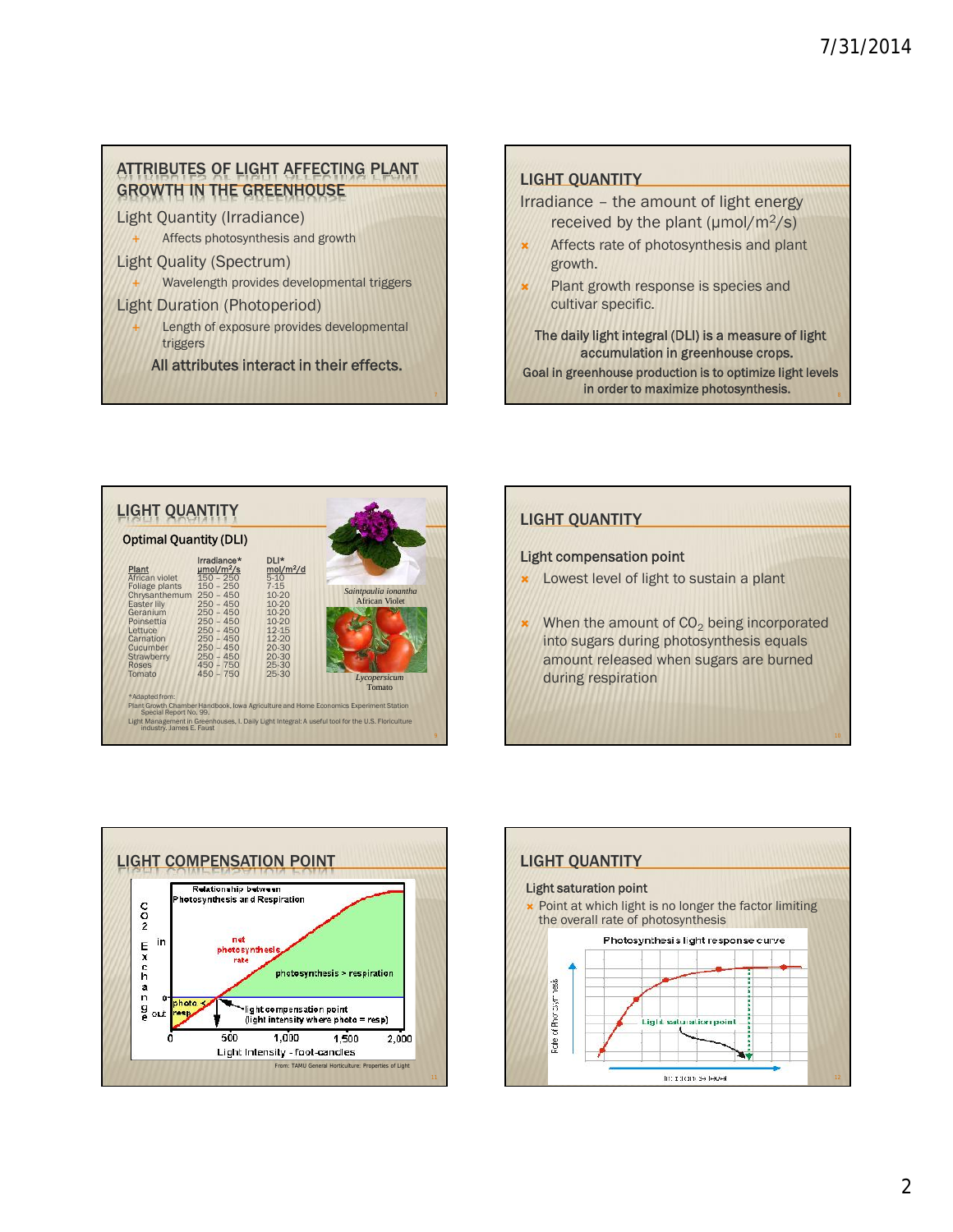









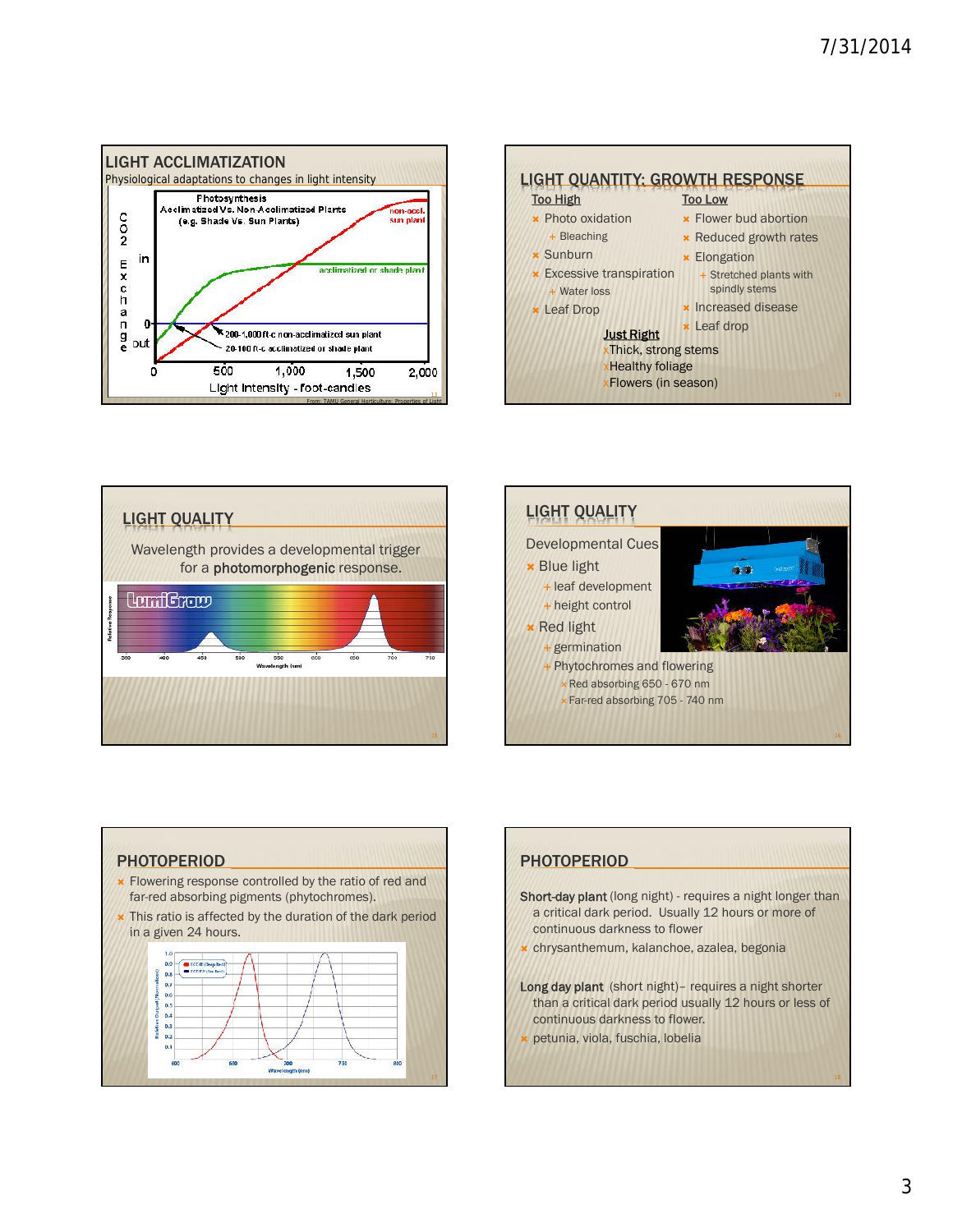20

#### LIGHT QUANTITY CONTROL **Reasons to increase light levels x** Increase photosynthesis rates (and growth) **\*** Hasten flowering (facultative irradiation response) **Ways to increase light levels x** Incandescent fixtures Fluorescent Fixtures **\* HID Fixtures**  LED Fixtures WAYS TO INCREASE LIGHT QUANTITY **Incandescent lamps** Cost  $-$  Fixture  $<$  \$10 Lamp <\$1 **Efficiency 7%**  Spectrum radiation is mostly red and infrared (heat)  $\star$  Life 750 to 1000 hours **Only recommended use is for photoperiod control**

19







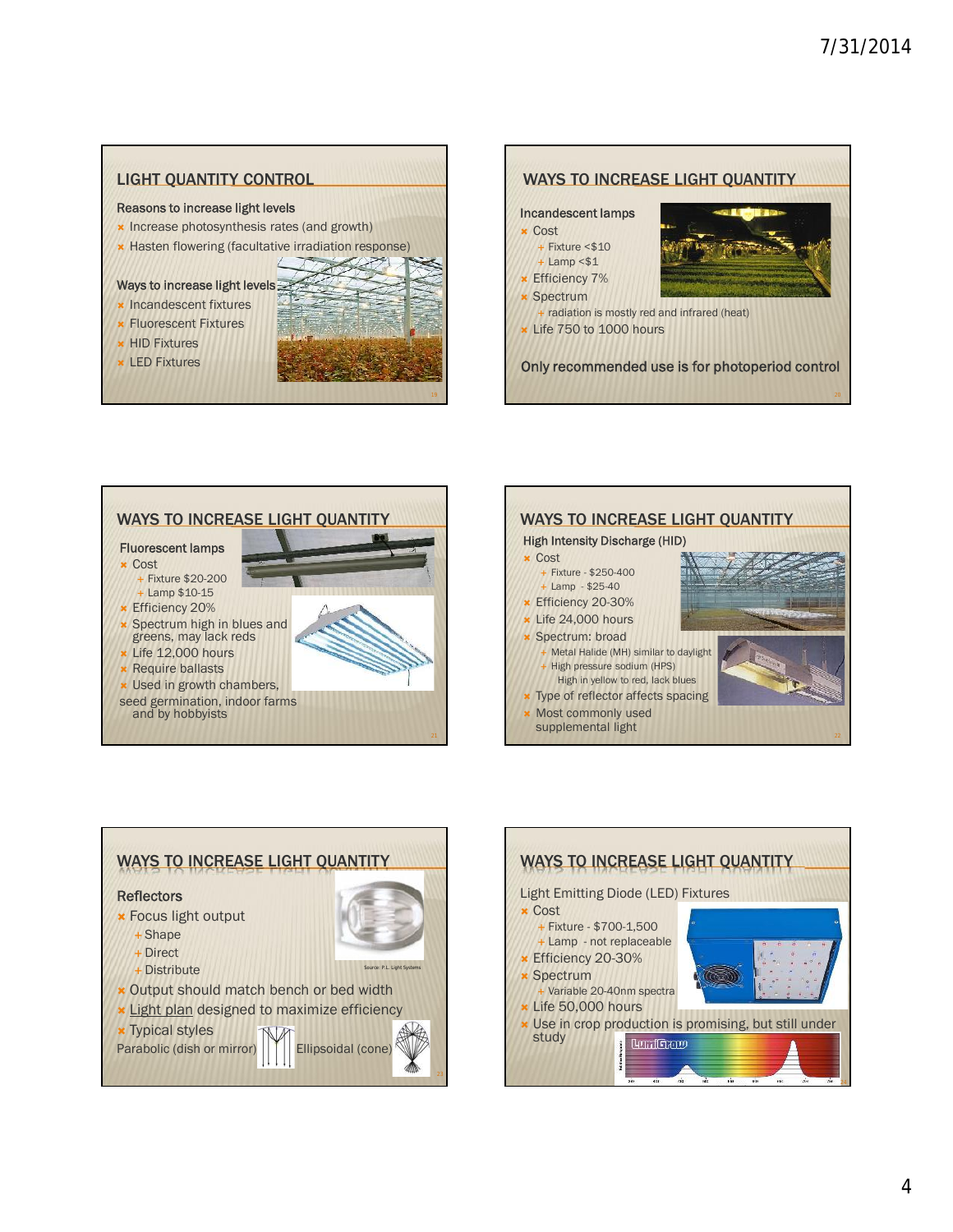